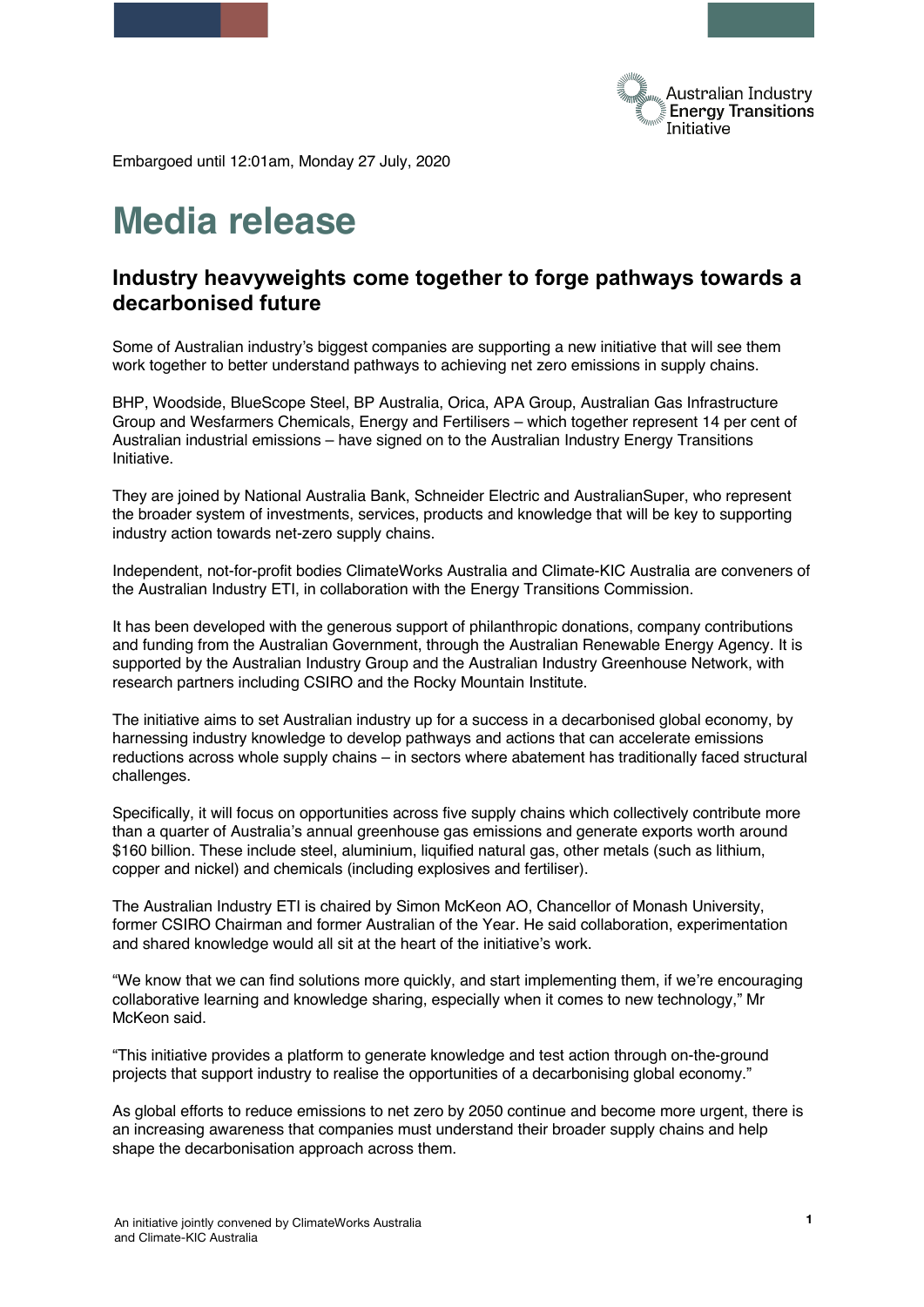Supply chains embody the highly complex and interconnected nature of the global economy, and include finance, investment and customer decisions, as well as operations such as the extraction of raw materials, processing and distribution. Tackling these complex systems presents additional challenges to industry.

The Australian Industry ETI is a collaborative effort to collectively learn, develop research and find actions that move broader industry sectors toward net zero emissions in supply chains.

"Emissions aren't contained within national borders and aren't confined to what happens within a company's four walls. That's why a supply chain approach is vital," said ClimateWorks CEO Anna Skarbek.

"Globally, many countries and businesses are already moving to decarbonise supply chains in heavy industry sectors. There are huge opportunities for Australian businesses if they take a proactive approach to getting into this race."

"The good news is that the Energy Transitions Commission and others have shown that technologies can eliminate the emissions from our heavy industry supply chains. Better understanding these opportunities for Australian industry will be a key focus of the initiative.

"We're pleased to be working with Australian industry participants to develop pathways and actions to support net zero emissions across critical supply chains of the economy."

In addition to considering opportunities across the Australian economy, the Australian Industry ETI will also have a particular focus on Western Australia.

"With mining and heavy industries driving the economy in Western Australia, focusing some of our effort there will really demonstrate what is achievable nation-wide," said Chris Lee, CEO of Climate-KIC Australia.

"Taking a systems approach and joining up players within and across supply chains will help move past barriers that individual companies face when reducing emissions as well as support the realisation of new opportunities."

ARENA CEO Darren Miller welcomed the initiative's role in uniting some of Australia's big players in industry towards a common goal of reducing emissions.

"Accelerating the uptake of renewable energy for the industrial sector is a critical part in Australia meeting its long term emissions reductions commitments," he said. "A fast transition to renewables and alternative fuels will also help industry meet market needs as a global demand for low carbon products grows, which will produce lower energy costs and continue to support jobs in the sector."

The Australian Industry ETI's identification of supply chain opportunities will complement the work of other emissions reduction initiatives and programs, including the federal Technology Investment Roadmap, and international collaborations for clean energy and industry transitions.

Other industry leaders are invited to join the project by contacting ClimateWorks Australia or Climate-KIC Australia. Updates will be available online a[t](http://www.industryenergytransitions.org/) [www.industryenergytransitions.org](http://www.industryenergytransitions.org/)

Other companies in active discussion with the initiative operate across steel, aluminium, other key metals, chemicals, LNG, finance and superannuation.

## **Media enquiries:**

Kulja Coulston | 0405 767 256 | kulja.coulston@climateworksaustralia.org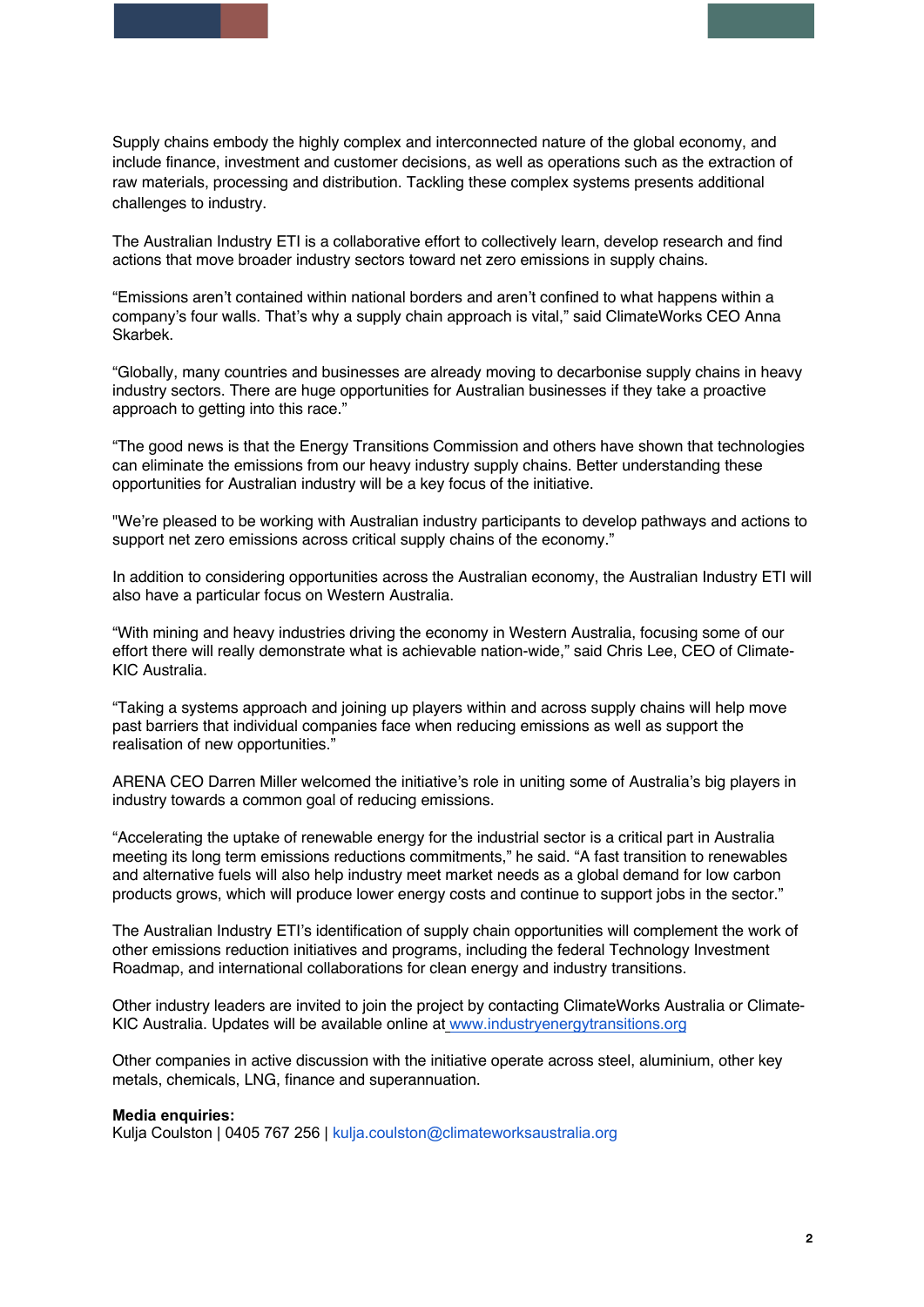## **Quotes attributable to Australian Industry ETI participants**

*Hannah McCaughey, Group Executive Transformation & Technology, APA Group:*

"APA is proud to support this industry initiative. Working together to unlock new technologies is fundamental to Australia's low carbon future and will support the economic recovery."

*Ian Hansen, CEO, Wesfarmers Chemicals, Energy and Fertilisers (WesCEF):*

"Decarbonisation is a critical challenge for our generation, and industry collaboration will be essential in working through this challenge. The team at WesCEF are excited about contributing and being part of this initiative."

#### *Ben Wilson, CEO, Australian Gas Infrastructure Group:*

"Australian Gas Infrastructure Group (AGIG) is proud to support and be part of the Australian Industry Energy Transition Initiative working alongside other key industry participants. As highlighted in Gas Vision 2050, the gas sector shares a common vision for a low carbon future enabled by renewable hydrogen and other renewable sources. AGIG is investing in the long-term interests of all of our customers and the environment, and have already invested in a number of innovative hydrogen projects across Australia.

"Such projects include Hydrogen Park South Australia (HyP SA), which will commence blending green hydrogen at volumes of up to 5% into a section of our Adelaide gas network this year; Hydrogen Park Gladstone which builds upon HyP SA with a blend of up to 10% across the entire city of Gladstone; developing detailed plans to introduce hydrogen into gas networks in both Victoria and South Australia through the Australian Hydrogen Centre; and assessing how hydrogen can be introduced into the AGIG-operated Dampier to Bunbury natural gas pipeline in WA."

## *Frédéric Baudry, President, BP Australia, SVP Fuels & Low Carbon Solutions, Asia Pacific:*

"BP has set an ambition to become a net zero company by 2050 or sooner, and to help the world get to net zero. Reliable and affordable energy is no longer enough. It must also be cleaner.

"In Australia we are reducing carbon in our operations and growing our low carbon businesses, products and services. We are also actively engaging countries, cities and corporations around the world to help them decarbonise. We are especially excited to be partnering with the Australian Industry Energy Transitions Initiative to progress a net zero Australia by 2050."

## *David Gall, Group Executive, Corporate and Institutional Banking, National Australia Bank:*

"We're delighted to be working with fellow industry participants to develop pathways and actions to support net zero emissions for heavy industry. This forms a key part of NAB's broader commitment to the UN Principles for Responsible Banking. The impacts of climate change and climate-related policy are having a growing effect on our own business and the customers we support. Our customers and their communities are showing leadership, and we continue to work side by side with them over the transition journey. NAB is making long-term business decisions focused on resilient and sustainable principles."

## *Christopher Davis, Chief Financial Officer, Orica:*

"It's now more important than ever that we work together with our customers and peers, to accelerate action and play a role in moving the industry towards a decarbonised future.

"Supply chains in this sector can be incredibly complex and historically difficult to abate, so it's crucial we bring together companies occupying different parts of the supply chain to work collaboratively and develop tangible, informed actions to help us move towards this goal."